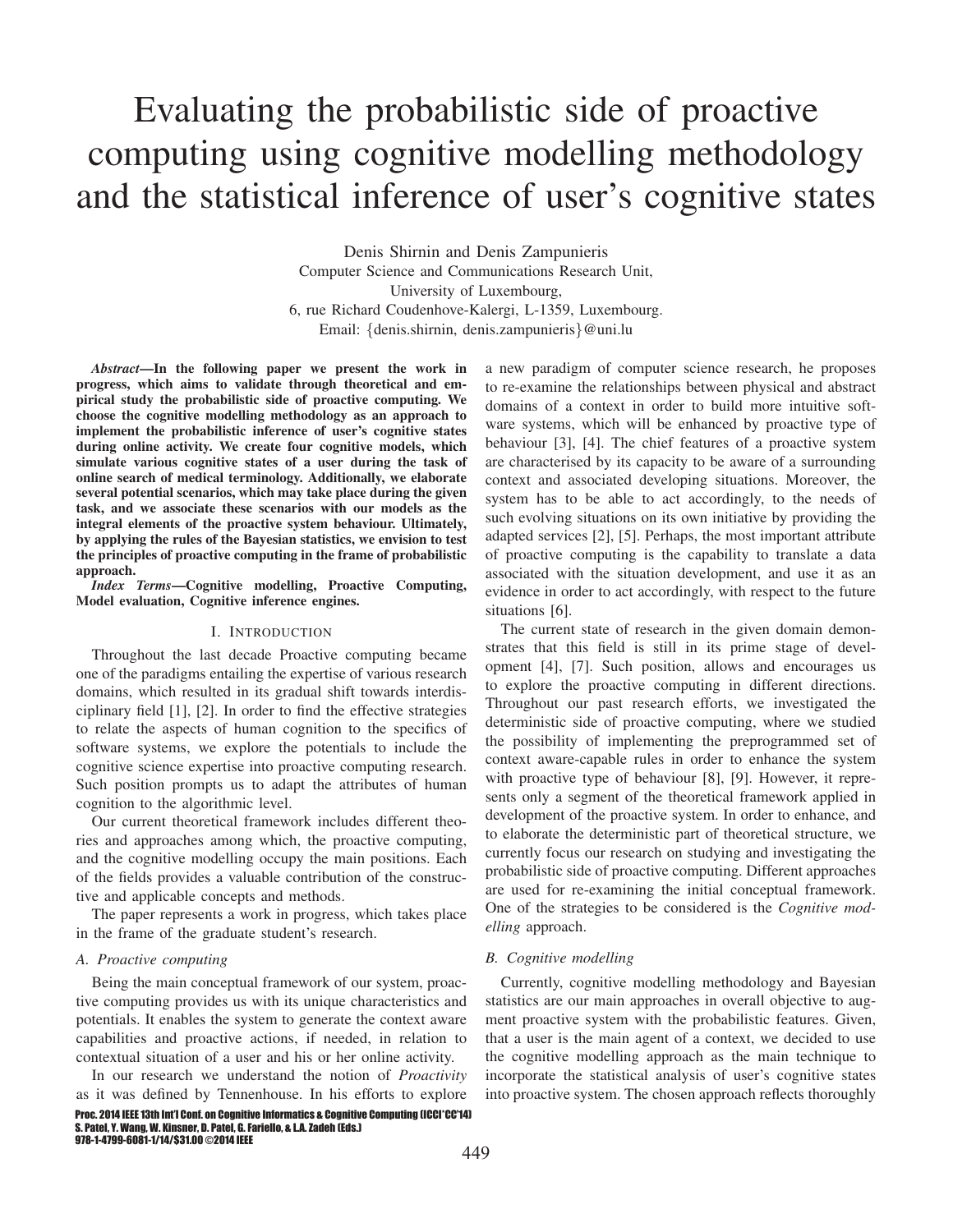the aspects of human-computer interactions, which allow us to extend the capabilities of proactive system with more intuitive and user-oriented features.

The principles of cognitive modelling approach make part of a more global and generic theory of *Cognitive architecture*, which objective is to simulate and represent the structures of various human cognitive processes on computational level [10], [11]. The substantial efforts have been made to simulate the different phenomena of human cognition, where one of the notable examples is ACT-R system and its integrated theory of the mind [12].

Among general characteristics of the cognitive modelling methodology, several aspects can be highlighted. Essentially, the cognitive modelling approach may help to define the relationships between perception and representation and representation and overt behaviour [10]. Such approach allows in its turn to provide the detailed description of cognitive processes with algorithmic specificity and thus to implement it on computational level [11], [13].

Using cognitive modelling as an approach that takes into account the characteristics of user's cognitive processes, is one of the main objectives of our study. Furthermore, we have chosen this strategy as the technique for implementing the probabilistic aspects into proactive system. In the current state of research, we employ the probability theory in order to estimate the future model matching of user's cognitive states against empirical data.

In following sections, we show in details the specifics of cognitive modelling methodology. These sections are divided into description of the statistical structure, and the probabilistic attributes of the algorithm. In the last section, we show some examples of the proactive system behaviour based on principles of the Bayesian statistics.

# II. STATISTICAL COMPONENTS OF COGNITIVE MODELLING METHODOLOGY

The main objective of current experiments is to explore, develop and validate the probabilistic side of our proactive system. Here we use, previously defined in our study the deterministic framework as the key disposition, for building around it the new probabilistic principles.

We use the local search engine and its medical database as the environment for our experiments. The search engine is the selection-based type, divided into two perspectives, search page and the results page. The search page contains query information arranged into categories, which are represented and accessible by the combo boxes (see Figure 1). Additionally, the search page includes an optional keyword field. The search can be achieved through the mouse clicking, by selecting sequentially the corresponding categories in the combo boxes. In order to open the next combo box, the user has to open the preceding one first. An exception is the keyword field, where the user may optionally type a sequence of characters to elaborate the category selection. The results page contains two fields, the result list and the comments box. The result list displays eight elements at most, where the rest is accessible through the scrollbar. The comments are displayed only when one of the result's elements is selected. The user may access a website, which is displayed at the moment of selection, and which is associated to a chosen result's element.

The proactive system will be tested locally by members of the University staff, where the participants will be asked to perform a search of medical related topics on the search engine. The capabilities of engine will be enhanced by our proactive system. If needed, the system will be tested on the larger scale later, by deploying the testing module into a search engine of the partner's medical website.

| <b>SEARCH</b>                                                                |                                                                                                                                                                                                                                                                                                                                                                                                                   |
|------------------------------------------------------------------------------|-------------------------------------------------------------------------------------------------------------------------------------------------------------------------------------------------------------------------------------------------------------------------------------------------------------------------------------------------------------------------------------------------------------------|
| <b>Target Group</b><br>▼<br><b>Headache Type</b><br>$\overline{\phantom{a}}$ | You can perform a free text search by typing key words or<br>search with given criteria, here called topics, subjects,<br>themes from drop down menus for each target group<br>(MDs, pharmacists and patients). The criteria are<br>independent with regard to the topic 'information' or the<br>topic 'teaching' (presentation of the information, i.e. lecture<br>slides with audio).Additionally you can use a |
| <b>Topic</b>                                                                 | simple rating scale to refine your search by choosing one to three stars (*)<br>indicating the level of information/ presentation quality reviewed by the authors.                                                                                                                                                                                                                                                |
| ₩<br>Subject                                                                 | basic, not digested/ text based (if applicable), standard, not digested<br>interconnected or in depth/ punctually interesting presentation methods<br>interconnected and in depth/ broadly interesting presentation methods                                                                                                                                                                                       |
| v<br><b>Theme</b>                                                            | The search results in the URL of the website, the criteria which the learning activity<br>deals with and detailed information about author or source, title of the learning<br>module, clues where to browse within the website, keywords characterizing the<br>output.                                                                                                                                           |
| $\overline{\phantom{a}}$                                                     |                                                                                                                                                                                                                                                                                                                                                                                                                   |
| Sub-Theme                                                                    | <b>Word Search</b><br><b>OR</b><br>Rating                                                                                                                                                                                                                                                                                                                                                                         |

Fig. 1. Search page perspective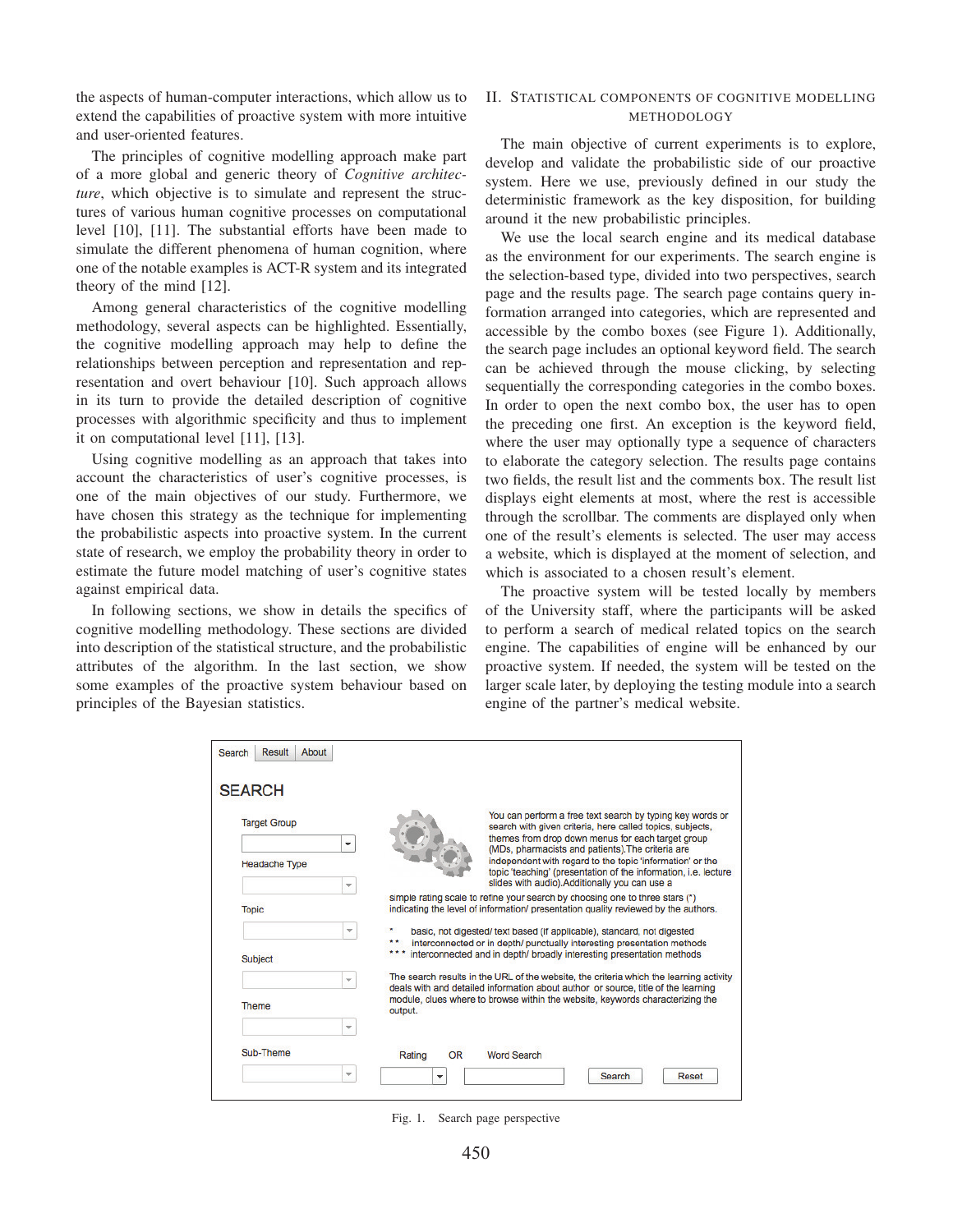As we stated earlier, the initial objective of a study is to implement the user-oriented proactive behaviour into a target system and validate it with regard to the probabilistic aspects of data matching. Additionally, the objective of a study is to validate the concept with regard to the specifics of human cognitive processes, which are involved in certain types of the human-computer interactions [14], [15]. Therefore, by achieving the aforementioned goals, the system will be capable to detect the various cognitive states of a user through probabilistic matching of the cognitive models against a realtime empirical data [11], [16]. Subsequently, the implemented approach will allow the system to generate the proactive actions that aim to guide a user in his/her search attempts. The variety of proactive actions may include the detection of most relevant results, display of suggestions as well as prevention of potential issues, such as user's stumbling with the low-relevant results.

The main strategy for the mentioned above objectives consists of modelling and developing the various cognitive states of a user on algorithmic level, and its subsequent fusing into the system. Thus, for purposes of current study, we have specified two cognitive states to be tested, that is the user's state of satisfaction and the user's state of dissatisfaction. Once the models are developed and integrated, the probabilistic matching will be applied upon them. The last step will consist of defining and specifying the types of proactive behaviour.

### *A. Statistical structure of the cognitive models*

Throughout the scientific research, Bayesian statistics has proved to be an efficient framework for representing and processing various information. It has been applied in different studies that aimed either to relate the models to a data or to build the probabilistic models of cognition [13], [17].

In our study, we use statistics as the main technique for the algorithm to connect and to relate to the specifics of user's cognitive states. Thus, if collected and allocated properly, the statistics may reveal the various types of information in relation to the user's contextual characteristics, such as the aspects of user's cognitive states, his/her objectives or interests during online activity. In such disposition, the statistical data represents a variation of user's cognitive manifestations.

In order to build the aforementioned framework, we employ several types of statistics, such as time detectors, timers, selection data, mouse clicks, time intervals, data interrelations, data associations and disassociations. The given, or the similar combinations of statistics allow to perform the algorithmic computations upon a data in order to reveal the hidden user's cognitive states and the various aspects of the context settings. Moreover, the additional types of statistics can be always added, if needed by the objectives of a model.

Essentially, the statistical data is used as a user-related input data, which necessitates an additional knowledge for an interpretation and its later manipulations. Thus, we use the cognitive science expertise in order to define the specifics of certain user's cognitive processes and their representations in overt behaviour. Later, we relate the defined cognitive characteristics to a statistical data. Therefore, the particular sequence of a statistical data will represent in the end a distinct aspect of the user's cognitive state. The main idea is to arrange and organise the statistics into logical, coherent sequences, chain of sequences, patterns and eventually models, which will represent in the end the overtly manifested instances of user's cognitive states. The objective of current experiments is to develop and to test four cognitive models, that is, the model of user's satisfaction and dissatisfaction expressed either by experienced or inexperienced user during an online search of medical terminology. Subsequently, the algorithm has to be able to detect a model and to distinguish its type, that is, to identify the user type and his/her current cognitive state.

In order for the system to be able to perform the statistical data collection, we elaborate and put into practice a mechanism, which consists of several steps. First, we define the relevant types of statistics that may help us to reveal the aspects of user's cognitive processes, and his/her context settings. The second important step is to define the statistical relationships, correlations, and disassociations between different types of input data. As we mentioned earlier, a sequence of predefined statistical data constitutes the complete model. Therefore, in order to detect a model, the algorithm has to detect progressively all its integral individual data inputs. For these purposes, we create a set of rules, where each rule has its own objective to detect the specific type of a data instance [18]. The rules themselves are part of the proactive system, which is connected to a target system. The rules are processed by the *Rules Engine*, which is responsible for storing, executing and iterating the rules [19], [20]. Initially, several rules are launched at the start of proactive system with the objective to be continuously activated in order to search for the first instance of a data input. Once the relevant type of statistics is detected, the initial rule launches the new rule, which is associated with the next type of statistics in a data sequence. The process of cognitive model detection continues this way until the decision point is reached, which is defined by the algorithm. According to proactive system configurations, all rules are launched sequentially, however, the certain rules can be activated non-sequentially, depending on model characteristics. Throughout the whole process, a model will start to form and to reveal itself from a real-time empirical data. Thus, as a next step, the detected segments of a model will allow us to apply the statistical inference of a potential further model matching against the user data.

## *B. Probabilistic character of the main algorithm*

The initial objective of a model is to simulate the particular cognitive state of a user, or to simulate a problem, which is related to user's online activity. Thus, when we develop a model we define all instances of statistical data and we relate them to the various aspects of user's cognitive states. Ultimately, a model will help to reveal some relevant data regarding the user's online activity. As we mentioned earlier, there are several types of models, where each model provides its unique perspective on a user's cognitive sate and his/her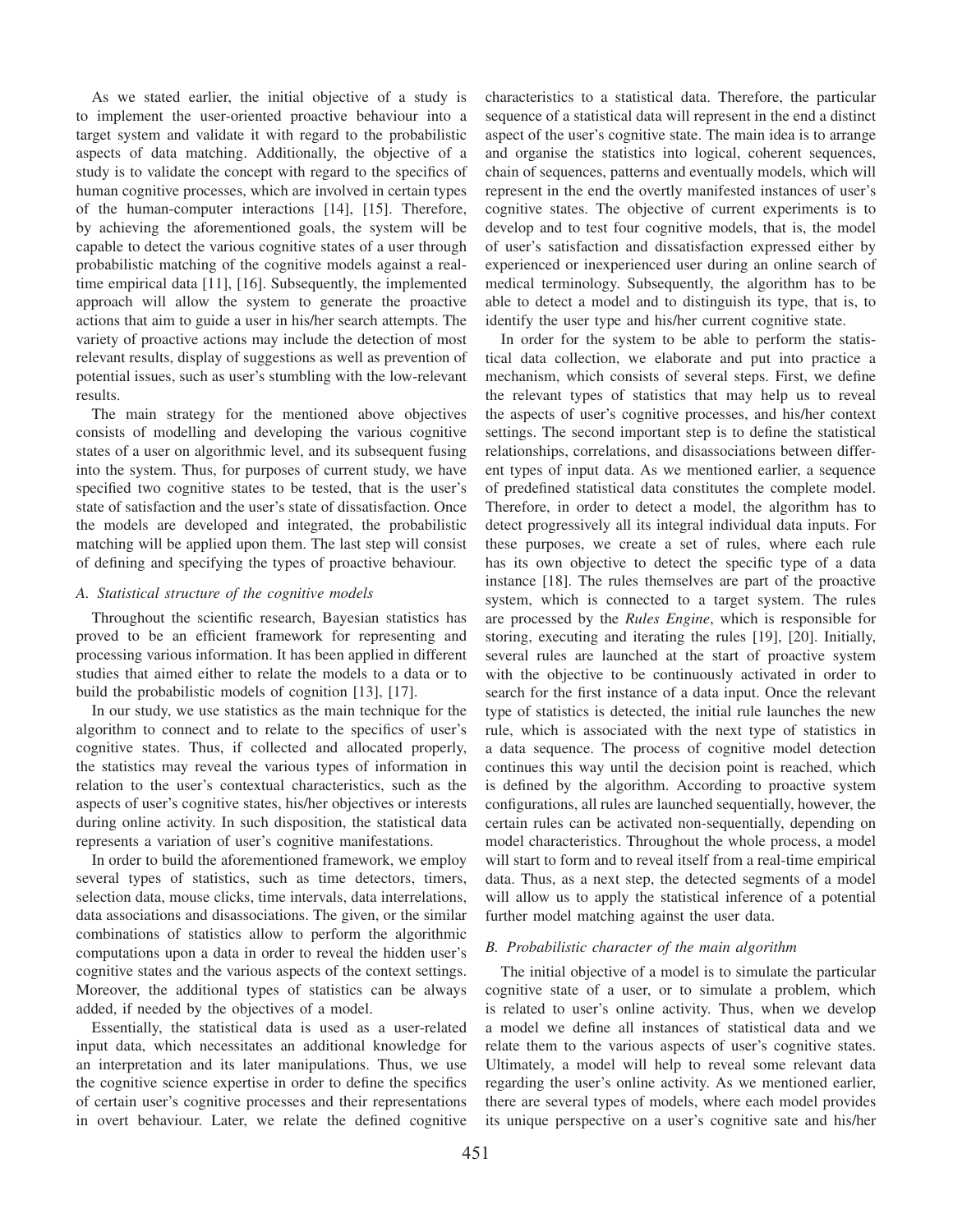

Fig. 2. Representation of the model matching process

objectives. Our goal is to enhance the target system with the proactive functions through such models. Therefore, in order to act proactively, the system has to possess some data in advance, which means it has to be able to make an inference about the needed data ahead. For these purposes, we apply the Bayesian statistics upon the models in order to estimate the probability of their future matching against the user's empirical data. It will allow the system to secure some time window for the proactive actions before an actual event happens.

In order to show the specifics of probabilistic inference, the structure of a model should be explained first. In overall schema, a model is the representation of a complete event or a problem. For the computing purposes, we divide the whole event into the smaller sub-events, represented by the instances of statistical data. Thus, a model is a static sequence of allocated micro patterns of the statistical data. Throughout its length, a model is marked by the milestones, or in other words the thresholds. The thresholds are the points on a model, which correspond to a percent representing the status of model progression. The objective of thresholds is to mark the absolute endmost moment of triggering the corresponding proactive actions, meaning that all proactive scenarios have to be launched before the actual threshold is reached. Several thresholds may be placed along the model depending on its complexity, meaning that numerous proactive scenarios may be applied throughout the whole model.

Figure 2 demonstrates an overall mechanism of a model matching and the data detection, which consists of the several steps. Primarily, the objective is to reveal the type of a model from the user's empirical data. For this purpose, the system has to approximate progressively the user's current actions towards one of the models. The user's activity is represented by the field of black dots, which are propagating throughout the whole model. The cognitive model itself is depicted as a horizontal line divided into eleven segments, represented by black rhombuses and dashed squares. Each black rhombus corresponds to the best match of user's input data that has to be detected in order to reveal a model. The dashed squares are the fuzzy fields, which mark the limits for statistical variables. Each data input that falls within the limits of a fuzzy field is evaluated by the algorithm as matched statistical instance (hollowed dots). Closer is the value of an input data towards a value of a model (black rhombus), stronger is the approximation of user's actions for further model estimation. All statistical instances outside of fuzzy fields are the samples of user's actions that are not taken into account by the algorithm.

As we mentioned earlier, the rules of the proactive system will be engaged in detection of an input data, that is, to compare each segment (mini pattern) of a model with the currently propagating path of user's activity. The process has a progressive character, meaning once the approximation has reached a certain percent of progression, it cannot drop below its current level. Furthermore, during model progression the algorithm is set to estimate the probability that a user with his/her current actions is moving towards a closest threshold before it is reached. Here we apply the Bayesian statistics, where given the evidence of already happened user's actions, and some prior data we estimate the probability if the model's data will keep matching the user's data until the end of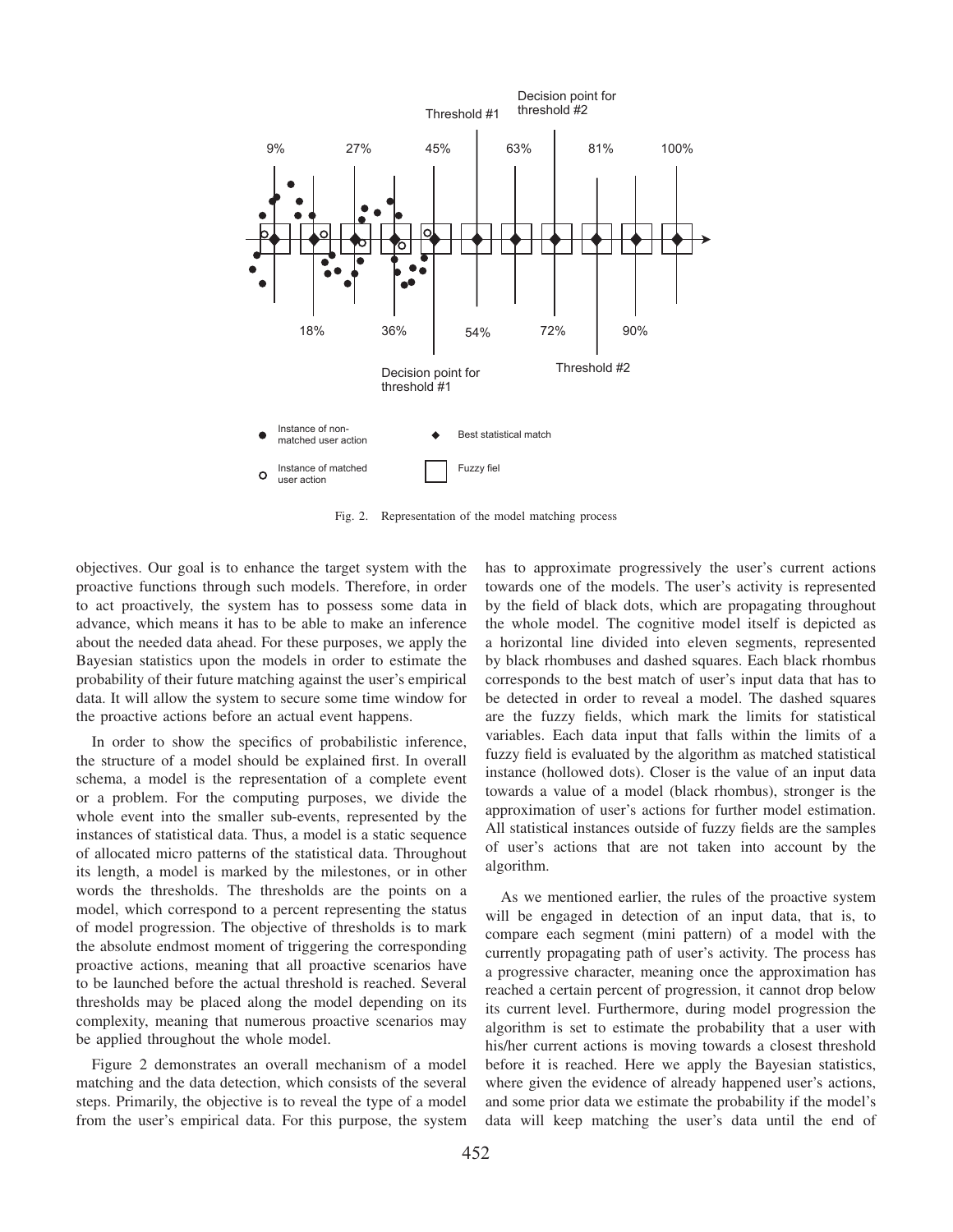the active model. If the algorithm estimates positively the user's future actions, the system will launch proactive actions corresponding to the needs of a current situation before the user reaches a threshold, and thus allowing to respond to a potential problem, or to provide a proactive suggestion. Such calculations are performed for each threshold until the end of current model.

The given above example demonstrates how the proactive system is capable to listen to a real-time empirical data through various models of user's cognitive states. Subsequently, the system launches the proactive actions by calculating a probability of occurrence of a modelled event. Due to the fact that all models are the representations of user's cognitive processes on an algorithmic level, the issued data can be used for various local calculations or for an outward data inference and the user's context interpretation. Therefore, the capabilities of proactive system allow to monitor the outside world and to interact intuitively with it through various types of proactive actions. The types of proactive behaviour may vary depending on a target environment, and the goals of a system.

#### III. PROACTIVE SYSTEM BEHAVIOUR

The first important prerequisite for a proactive system is the type of environment where it is employed. This factor depends entirely on the type of a target system. Therefore, in order for proactive system to be aware of different aspects of a context, it has to possess, or to be able to infer along the way an information, which specifies the dispositions about a context and its actors. The second important prerequisite is the necessity for all information to be arranged, allocated and assembled coherently, in order to respond effectively to an event. Our role is to develop proactive scenarios, which take this aspect into account, and thus, represent the potential solutions or the way towards solutions for a particular problem or a context event. It is important to mention, that all proactive scenarios are always associated to the models, meaning that they are the potential solutions to a simulated problem represented by a cognitive model. While working on any proactive scenario, we always take into consideration the target environment, characteristics of user's cognitive activity, his/her objectives, and some related potential problems. In the end, all mentioned above factors allow us to design the numerous types of proactive scenarios.

In general, all scenarios are designed around the different aspects of user's context and his/her cognitive activities. In the present work in progress, we chose the medical search engine as the target environment, where the main type of user's activity is the querying of medical terminology. Here we show some of the possible scenarios, which could occur during user's online activity. In case of a scenario when a user has no prior experience in querying the medical terminology, or due to the different other reasons, he or she may encounter several problems during the search attempts. As an example, such problems could be specified as following: the results may have a low relevance because he or she uses very general terms, the list of relevant results may be too small due to the user's lack of knowledge of an exact terminology, or user

may accidentally overlook the relevant results because a list is too big or he/she is inattentive or distracted. The proactive scenarios are designed around the aforementioned situations with regard to the user's search objectives, and the specifics of his/her cognitive activities.

By taking into consideration the user's overt behaviour, and the details of a context situation we build our hypotheses about user's current and future probable cognitive states. Such objective is based on the idea of cognitive reactions on a particular situation or an event. We understand the user's activity as continuous interrelations between his inner cognitive processes and his outer context actions, where the one is the reflection of another. By monitoring the user's current context actions, we may infer the certain aspects of his/her cognitive state, and therefore, the future possible actions. For the purposes of the present study, we take into consideration two types of users, that is, an experienced user and an inexperienced user in relation to the activity of querying a medical terminology.

We distinguish the type of a user as experienced (*user A*), or inexperienced (*user B*) due to the possibility that the search engine can be accessed either by a patient or a doctor. For the purpose of an example, we will show the specifics of cognitive modelling approach for each type of user. Thus, by working on a model, which involves the user type *A*, we have to take several things into consideration. Primarily, we define the general characteristics about a user type. For the user *A* they are as following: his or her means to obtain the objectives are methodical and logical, the results of his or her querying most probably will reflect the initial objectives, his or her context actions are consistent. Such disposition provides us with the stable ground for developing the proactive scenarios for this type of user. The characteristics of user *A* facilitate for us the development of a target model because the user's objectives are easy to detect as they are clear for the user himself. As an opposite example, in order to develop a cognitive model of the user type *B*, we define in the same manner the characteristics, which most probably will reflect the user's qualities. Such characteristics can be represented as following: the user's means to obtain an objective are chaotic, the results of his/her searching most probably will go astray from the initial objectives. Therefore, in order to help a user in his/her online activity we have to detect the certain consistency in his or her context actions. In comparison to the user *A*, it is more difficult for us to create a cognitive model of the user *B*, and subsequently to detect his or her search objectives as a user himself doesn't have a clear strategy. This may be observed in user's context actions, which are the reflection of the cognitive activity. It means if actions are inconsistent, so are the user's initial objectives. This is the primary reason why it is important for us to detect at least the smallest consistency in user's actions in order to do the further inference of his/her search objectives.

To make the aforementioned theoretical perspective clear, we present a practical example of its application for user *B*. In order to detect a model, that is, the type of a user, and his/her search objectives, the system has to identify